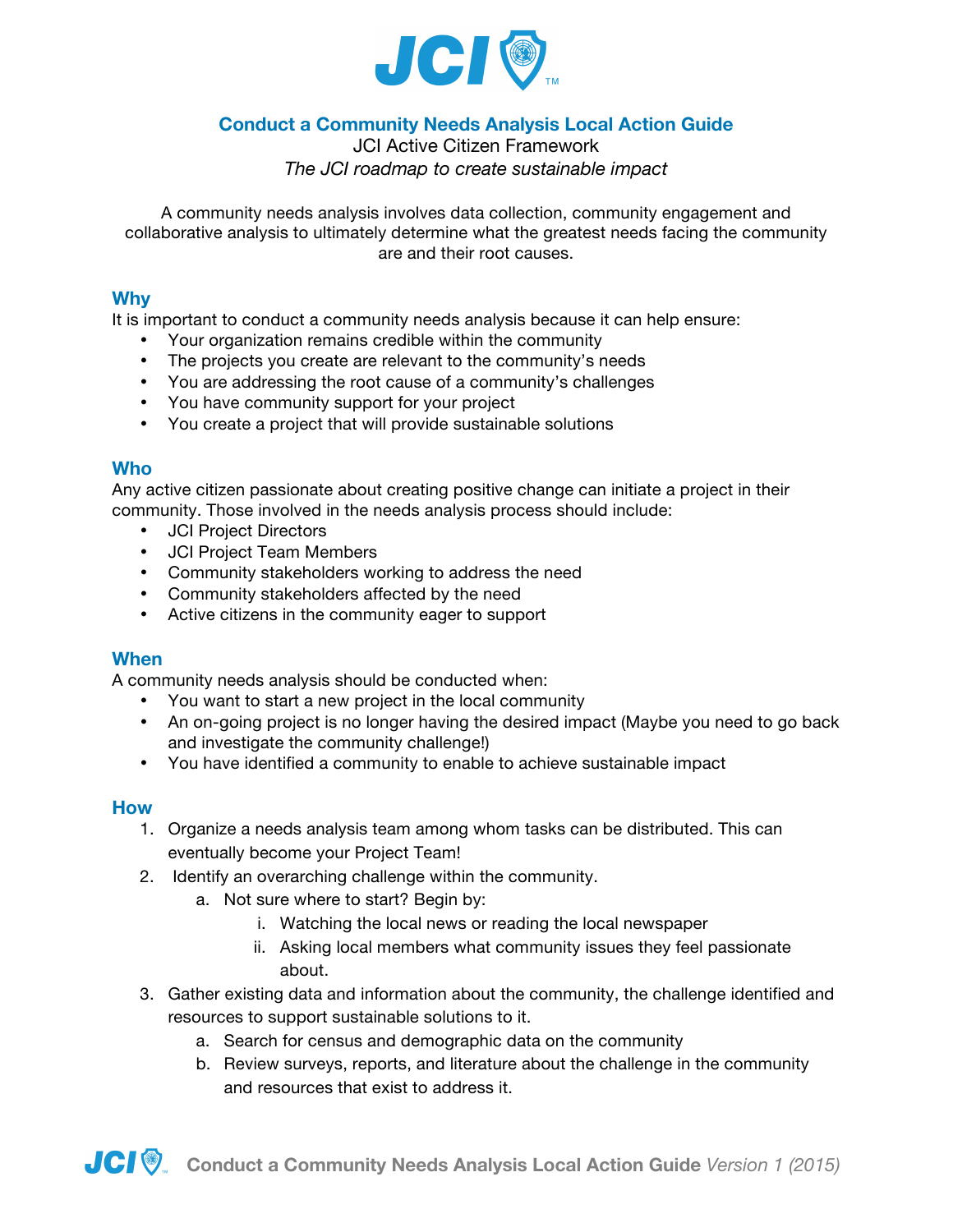- c. Search online for other relevant and credible information related to the challenge in the community.
- 4. Define your needs analysis objectives by defining questions you have to answer to determine the root cause of the community.
	- *a. Example: How familiar is the community with this issue? What has been done or is being done to address this problem?*
- 5. Create a needs analysis plan for collecting data, answering your questions and achieving your needs analysis objectives by outlining the following:
	- a. Which stakeholders can best answer your questions (The mayor, those affected by the problem, etc.)
	- b. What is the best way to ask them (A survey, interview, community forum, etc.)
	- c. What specific tasks must be completed to collect the data (create the survey, set up the interview, promote the forum)
	- d. Who will be responsible for those tasks and what is the deadline
- 6. Once your plan is finished put it into action and start collecting data until you have answered all your needs analysis questions.
- 7. After data collection is complete, analyze the information to determine the root cause by asking:
	- a. What are specific needs related to the overarching community challenge?
	- b. How are these connected to one another?
	- c. What is the priority need for the community?
	- d. What are the root cause(s) of that need?
- 8. After determining the root cause(s), outline a problem statement that will guide you in formulating a sustainable solution.
- 9. Share the results of your needs analysis with the community in advance of collaborating for a sustainable solution.
	- *a. Example: Too many children in the community are overweight due to a lack of nutrition education and opportunities for physical activity.*

# **What Comes Next**

After collecting and analyzing data on community needs, the next step is to begin formulating projects that address the core challenges and their causes and provide long-term solutions that have maximum impact in the community.

# **JCI Resources to Support**

Local Action Guides: Conduct a Community Survey, Interview Community Stakeholders, Conduct Community Focus Group, Organize Community Forum Templates: Needs Analysis Plan Template, Community Survey Template, Interview Guide Worksheets: Analyzing Community Needs Worksheet

# **External Resources to Support**

Links:

• *Community Toolbox (http://ctb.ku.edu)*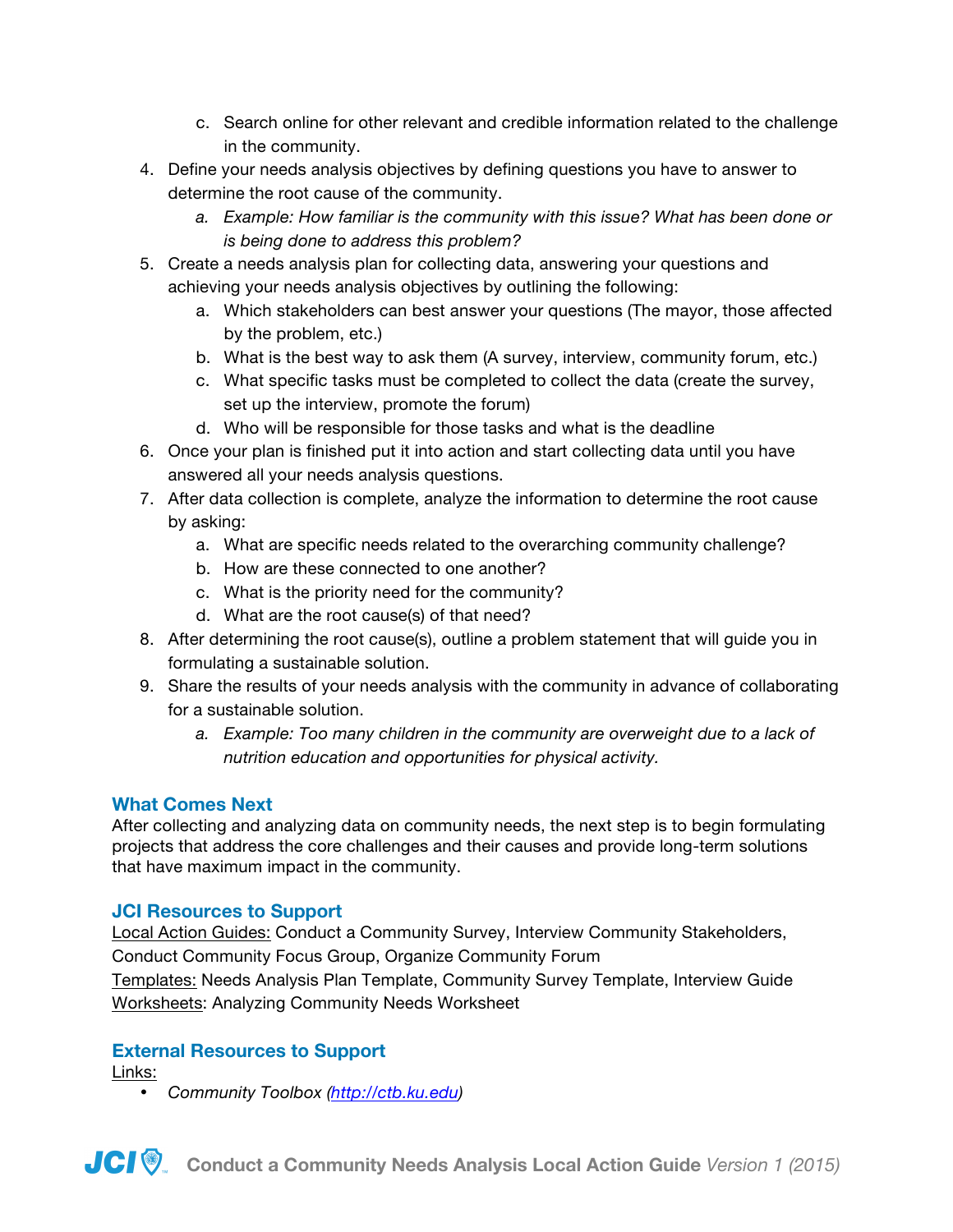

# **Conduct a Community Survey Local Action Guide**

JCI Active Citizen Framework *The JCI roadmap to create sustainable impact*

A community survey is a method of asking a group or community members what they see as the most important needs of that group or community.

Common characteristics of community surveys include:

- Pre-set list of questions to be answered
- Pre-determined sample of the number and types of people to answer the questions
- Conducted in-person or by phone, written or electronic response.
- Results of the survey are summarized, distributed, discussed and used to take action for sustainable impact.

#### **Why**

Creating, distributing and analyzing a community survey and its results can be important to conducting a community needs analysis because surveys:

- Can collect information about behaviors, needs and opinions related to the challenge you are investigating
- Can add credibility to your needs analysis and sustainable solution
- Are a primary source of information meaning someone is directly asked for a response to a question

## **Who**

Any active citizen eager to learn about their community's attitudes towards certain issues can organize a community survey. Those involved in this task should include:

- Members of the needs analysis team to create, distribute and analyze
- Members of the JCI Local Organization and partners to test the survey
- Community stakeholders to take the survey and discuss results

## **When**

A community survey should be conducted when:

- You need to reach a large number of people
- You need statistically valid information about a large number of people
- The information you need to answer your needs analysis questions isn't readily available through other means
- You need a quick and efficient way of getting information

#### **How**

- *1.* Determine the purpose of the survey. (*Which needs analysis questions do you need answered by distributing the survey?)*
- 2. Determine how much time you have to create, test, administer, and analyze the survey and its results. Create deadlines to keep yourself on track in conducting your survey.
- 3. Determine whom you will survey to represent the opinions of the target community. *(General public, those affected by the issue, those working to address the issue, etc.)*

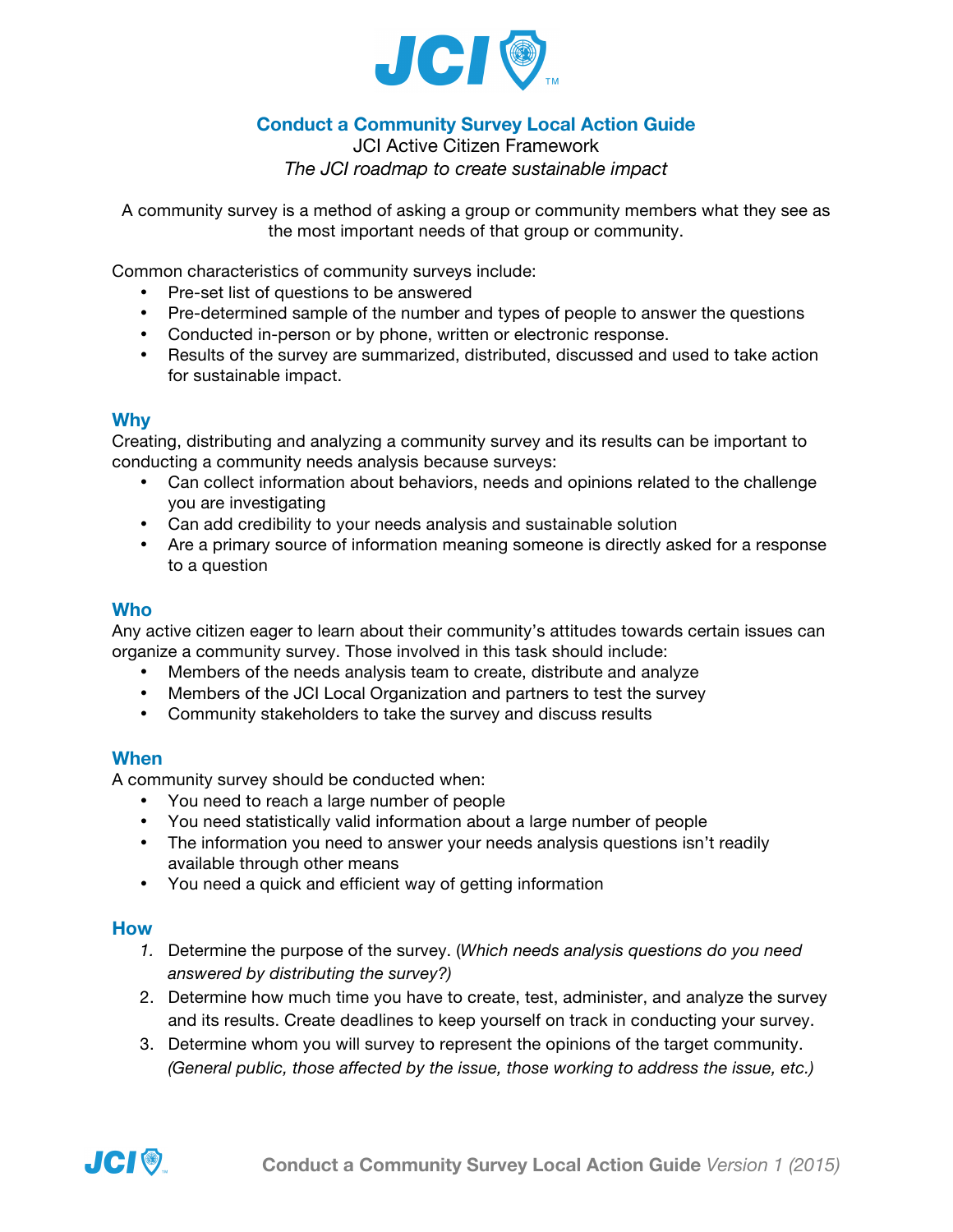- 4. Determine how many people you want to ask. *(The more surveys you get back the more precise your results and to get more surveys back you have to ask more people)*
- 5. Decide what method you will use to collect your survey data. Ask yourselves these questions:
	- a. How will it be administered? *(In-person, electronically, ever the phone, by mail)*
	- b. Who will administer it? *(If it is conducted in person will participants know the individual administering it? The more personal you make it, the higher the return rate will be.)*
	- c. What resources are needed to distribute the survey? (*If it is mailed you need to provide envelopes and stamps for participants to return the survey)*
- 6. If you choose to create your own survey, the next step is to write your questions. When preparing the questions bear in mind they can take many forms including:
	- a. Open-ended Often "how" or "why" questions that are designed to prompt more than one or two word responses
	- b. Close-ended Prompt yes or no answers
	- c. Multiple Choice Allow you to find out more information than close-ended questions and results can be compiled more easily than open ended.
	- d. Scale/Rank Respondents asked to rate items on a response scale
	- e. Demographic Questions to help you better understand the background of the sample population surveyed
- 7. Draft the survey (try to keep it at one page -front and back- for participants)
- 8. Test the survey to make sure questions make sense and it is not too long.
- 9. Administer and collect the survey responses. Ensure that participants are aware of what they are consenting to answer and be thoughtful if asking sensitive questions.
- 10. Analyze the survey results in relation to the overarching challenge and its causes.
- 11. Summarize and share the survey results.

# **What**

After conducting the survey, results should be used as part of the needs analysis process to determine the root cause(s) of the priority issues facing the community to then craft projects that provide sustainable solutions.

## **JCI Resources to Support**

Templates: Community Survey Template Worksheets: Analyzing Community Needs Worksheet

# **External Resources to Support**

When choosing to conduct a survey, it is always easier to see what reliable survey tools have already been created. Listed below are free electronic survey websites that you can use to administer your survey:

- *Google Survey*: https://www.google.com/forms/about/
- *Survey Monkey:* https://www.surveymonkey.com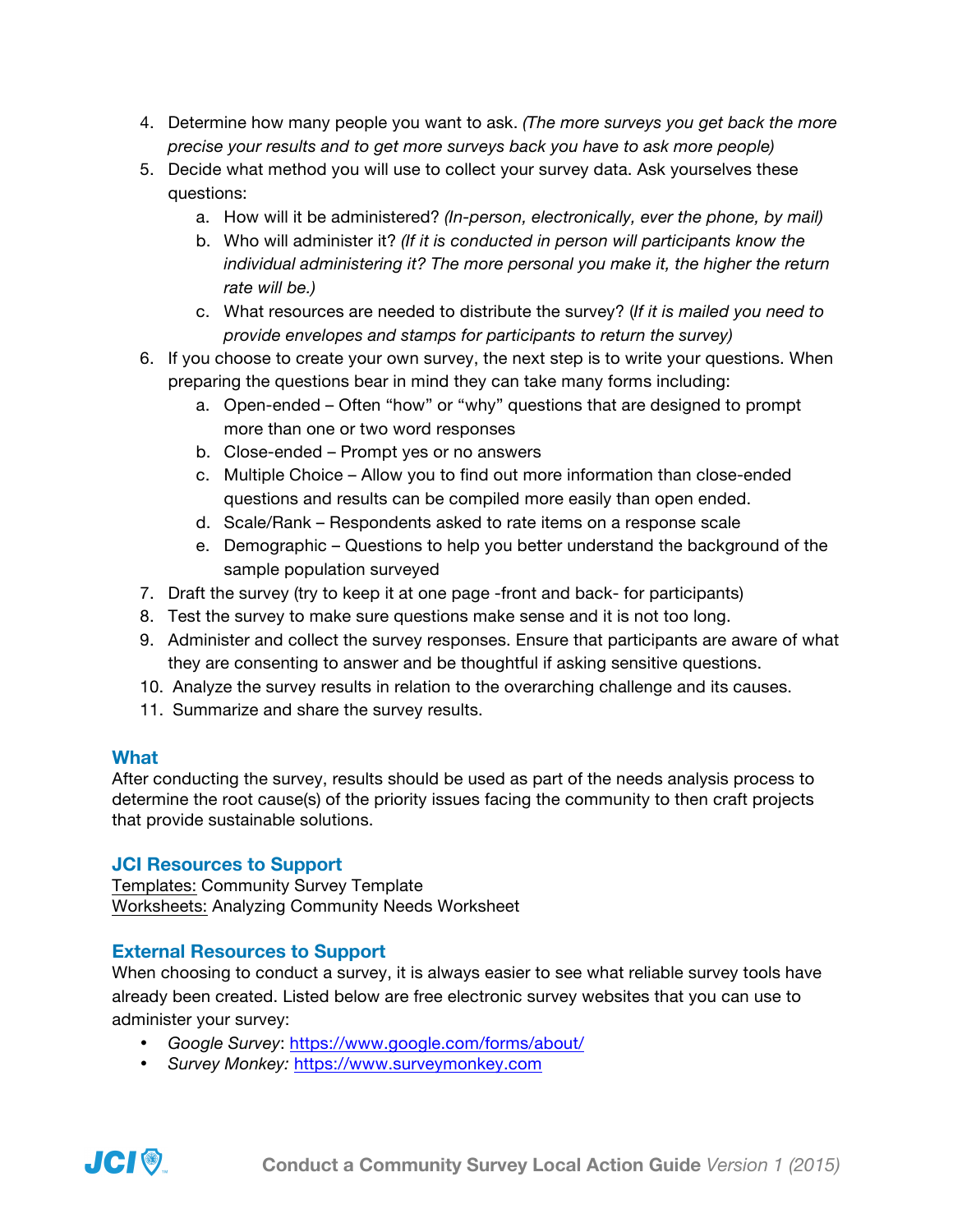

# **Interview Community Stakeholders Local Action Guide**

JCI Active Citizen Framework *The JCI roadmap to create sustainable impact*

Interviews with community stakeholders are conversations with a purpose. They are a method to collect information about the community and its greatest needs.

#### **Why**

Community stakeholder interviews can be important to conducting a community needs analysis because interviews:

- Can provide in-depth information on a particular topic from an expert.
- Can give insight on assumptions and perceptions of activities in your community
- Can lead to new information you wouldn't have expected to learn because of the spontaneity of the interview process
- Can develop relationships with potential partners

#### **Who**

Any active citizen passionate about creating positive change can interview community stakeholders to learn more about the challenges facing the community. Those involved in the interview process could include:

- JCI Local Organization Board of Directors
- JCI Project Director and team members
- Members of the needs analysis team can interview and gather information
- Community stakeholders who can inform can be interviewed

## **When**

A community stakeholder interview should be conducted when:

- You want to gather information from an expert on the community and its needs
- To ensure an accurate and thorough perspective of the community is collected from a particular stakeholder
- To identify opportunities for collaboration with a specific organization or leader

## **How**

**JCI®** 

The following steps are to be followed for a face-to-face interview.

#### **Before the Interview**

- 1. Determine the purpose of the interview by asking yourself what questions you need answered.
- 2. Set up the interview using the purpose as a guide. (Stakeholder might want to know why you want to interview them)
- 3. Conduct research to have advanced knowledge about the stakeholder and the topic you want to gather more information about.
- 4. Prepare a list of questions and talking points to guide the interview with the stakeholder. Use open-ended questions that begin with "Why" or "How" to facilitate more in-depth answers.
- 5. A few days prior to the interview remember to: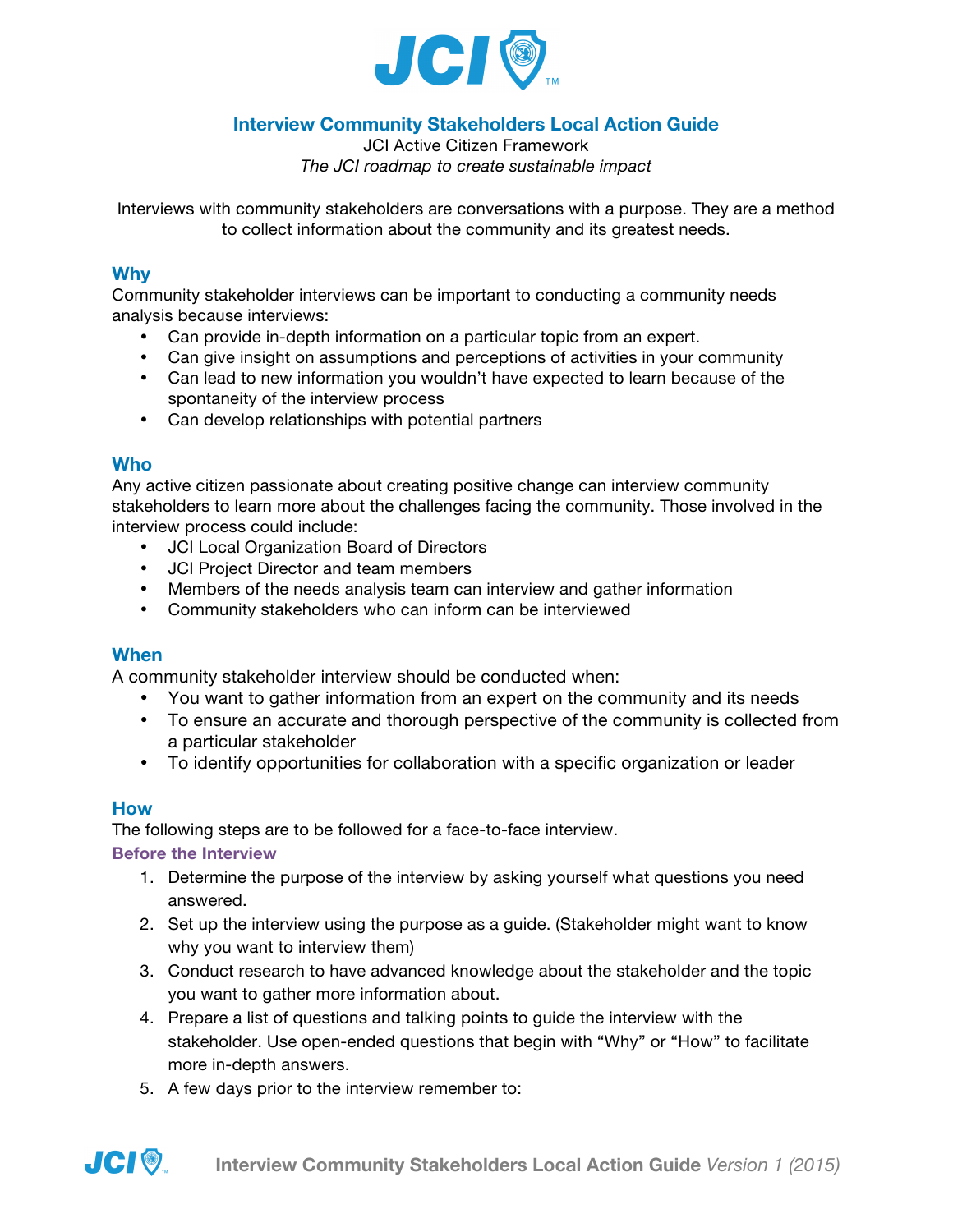- a. Remind the stakeholder of the interview and re-confirm the date, time and location for the meeting.
- b. Review your research and interview questions
- c. Gather any JCI informational materials you plan to bring to introduce your JCI Local Organization and the work you do in the community.
- d. Determine the appropriate attire to wear for the interview

## **During the Interview**

- 6. Begin the interview with small talk to build rapport and to initiate a relationship.
	- a. Small talk can include discussing the weather, referencing something from the news or information that sparked your interest when researching.
- 7. Ensure stakeholders know about JCI and why you are there to interview them. If not:
	- a. Restate the purpose of the interview
	- b. Introduce your JCI Local Organization and demonstrate your commitment to creating sustainable impact.
- 8. Ask your prepared list of interview questions. As you ask the questions and the interviewee answers remember to:
	- a. Listen! Present yourself aware and interested and react with emotion to what you hear while remaining neutral on community challenges until your organization can develop an informed opinion.
	- b. Do not accept yes or no answers, ask for them to elaborate.
	- c. Take good notes during the interview.
		- i. If you have a recording device, ask for permission prior to using it, but
		- still take notes about non-verbal communication and interview highlights.

## **After the Interview**

- 9. Immediately following the interview, thank the stakeholder for their time.
- 10. Maintain communication to let the stakeholder know how the information is being used and opportunities to collaborate for impact.

## **What**

After interviewing community stakeholders, use the gathered information to identify the priority need. Share the results of your needs analysis with the stakeholders interviewed as well as the sustainable solution formulated, and the impact created from that project.

## **JCI Resources to support**

Templates: Interview Guide, Needs Analysis Plan Template Worksheets: Analyzing Community Needs Worksheet

## **External Resources to support**

Links:

- Community Tool Box *(http://ctb.ku.edu)*
- *Guide for Conducting Community Leader Interviews*. New Jersey Library Trustee Iinstitute. September, 2006. Cuesta MultiCultural Consulting. http://www.njstatelib.org/ldb\_files/imported/Trustees/Trustee\_Institute/commintrvguide. pdf

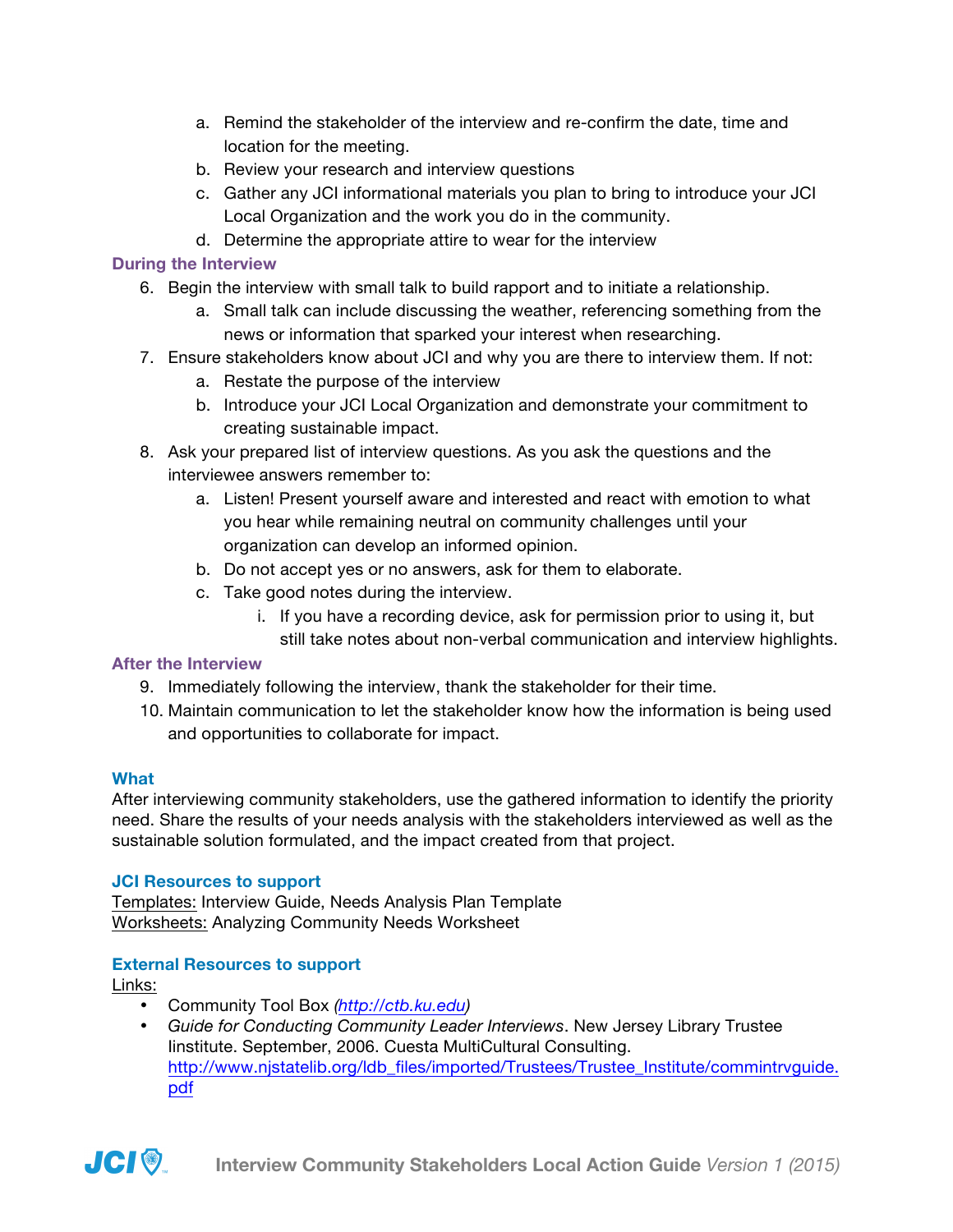

# **Conduct a Community Focus Group Local Action Guide**

JCI Active Citizen Framework *The JCI roadmap to create sustainable impact*

A focus group is a small group discussion lead by an experienced facilitator that keeps the group focused on a specific topic. It is used to gather opinions on a designated topic from a certain community group and/or community members to then guide future action.

#### **Why**

Organizing focus groups can be important to conducting a community needs analysis because focus groups:

- Provide information about a certain population, group or minority within the community
- Gather a greater variety and depth of opinion on the community and its needs
- Can yield a lot of information in a short amount of time
- Are structured in a way that not only discusses the community's challenges but also their potential solutions

#### **Who**

Although any active citizen can take the initiative to organize a focus group there are key individuals that need to be involved to conduct a successful discussion.

- An experienced facilitator who is not only familiar with the topic discussed but the individuals participating in the group
- Focus group participants who share something in common related to the community and/or challenge being discussed, and are ready to give their opinion on the matter
- A member of the needs analysis team who can take notes and record the focus group discussion. It is important that the participants know that this individual will be present.

## **When**

A focus group should be organized when:

- You want to ask in-depth questions that cannot be asked in a survey
- You want to gather the opinions, experiences and perspectives of a specific group within the community
- You want to build relationships with those affected by the community need

## **How**

- 1. Determine the purpose of the focus group by asking yourself what questions you need answered.
- 2. Identify a leader for the focus group who:
	- a. Has experience facilitating groups
	- b. Knows something about the topic
	- c. Will relate well to the focus group participants
	- d. Will work together with you to give you the outcomes you want
- 3. Identify a recorder to write down not only what is said, but also non-verbal communications.
- 4. Determine who should be invited to participate in the focus group. These individuals should be a representative sample of those whose opinions and/or experiences you are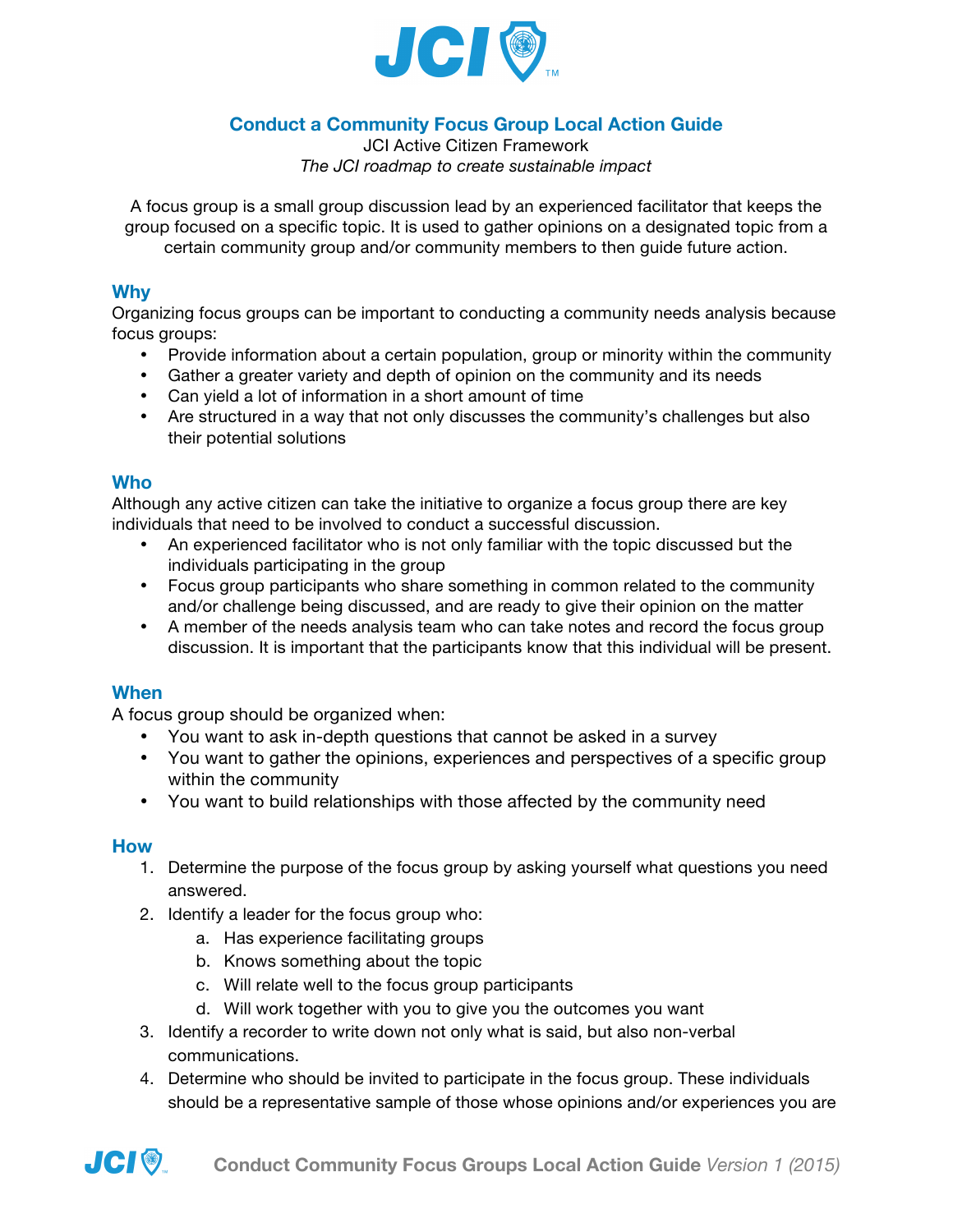concerned about. A good number to aim for is 6-10 participants in the group. You can always host multiple groups if there is a lot of interest in .

- 5. Determine what incentives you will offer to people to participate in the focus group. It is possible people will join just because they want to help, but there may be instances where an incentive is necessary. (Food, drink, recognition, child care, etc.)
- 6. Confirm the meeting logistics including a venue, date, time, length, and number of participants.
- 7. Invite your participants. Depending on the group of people you intend to involve you may have to find more creative ways beyond an email to invite someone. Always remember, personal contact works best.
- 8. Work with the focus group facilitator to prepare questions. The question list will serve as a guide to help achieve the purpose of the focus group. Remember to use simple and open-ended questions that begin with "why" or "how".
- 9. A few days prior to the meeting send out reminders to the facilitator, recorder, participants, venue and anyone else who is involved.
- 10. Conduct the focus group. A common sequence of events for many focus groups is carried out by the leader and goes something like this:
	- a. Thank people for coming
	- b. Review the purpose and procedures of the focus group.
	- c. Ask an opening question and then use your question list to guide the focus group.
	- d. Ensure everyone has an opportunity to answer each question.
	- e. At the end give everyone a chance to share final thoughts.
	- f. Inform participants about what comes next.
	- g. Thank the group for coming!
- 11. Maintain communication with the participants to let them know how the information is being used and for future opportunities to create impact.

# **What**

After the community focus group is conducted, review the information collected and analyze it to help identify the priority need and it's root cause(s). Share the results of your needs analysis with the participants as well as the sustainable solution formulated.

# **JCI Resources to support**

Local Action Guides: Collaborative Brainstorming Templates: Needs Analysis Plan Template Worksheets: Analyzing Community Needs Worksheet

# **External Resources to support**

- Community Tool Box Conducting Community Focus Groups: *(http://ctb.ku.edu)*
- *Toolkit for Conducting Focus Groups.* Rowan University. (http://www.rowan.edu/colleges/chss/facultystaff/focusgrouptoolkit.pdf)

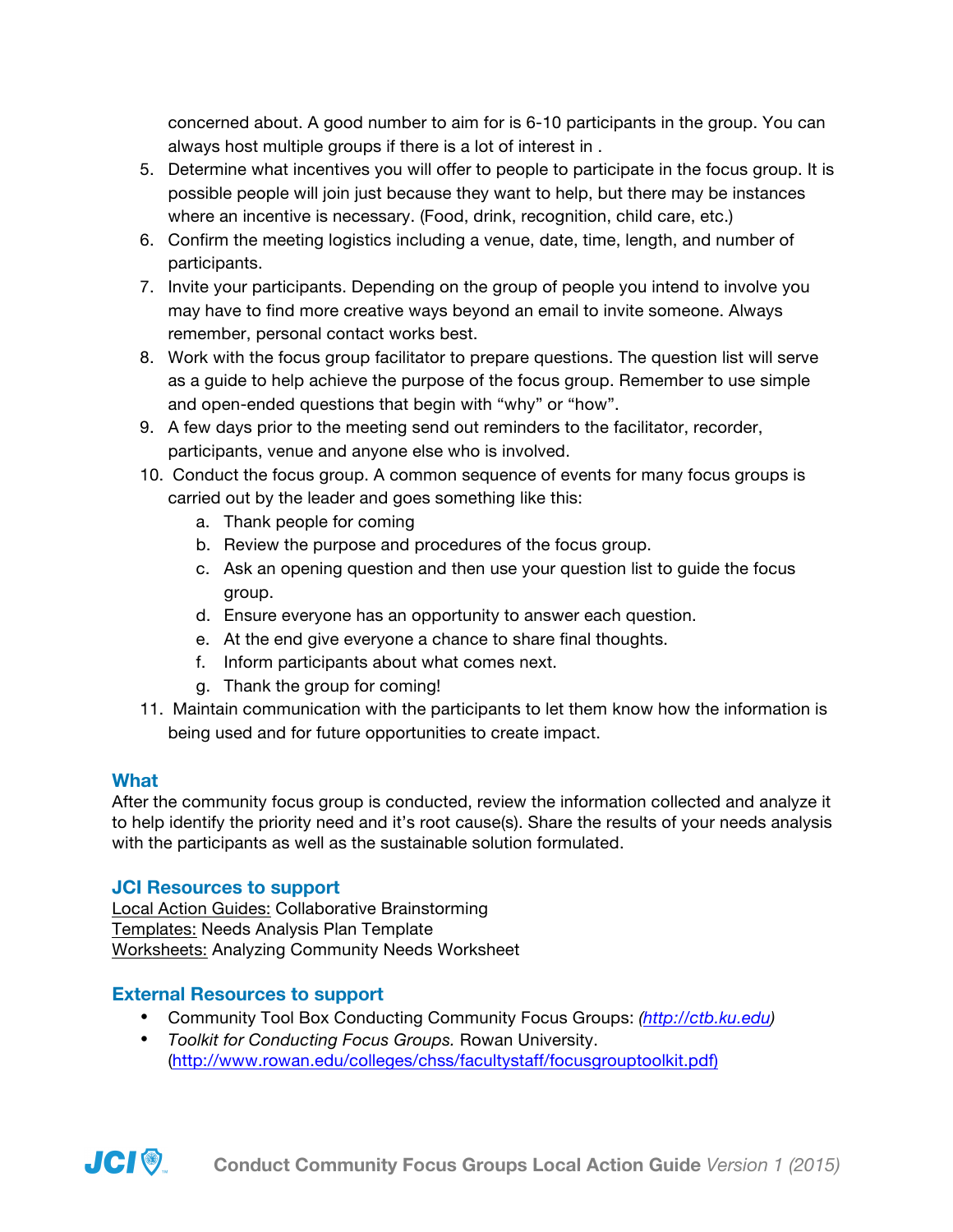

# **Organize a Community Forum Local Action Guide**

JCI Active Citizen Framework *The JCI roadmap to create sustainable impact*

A community forum provides the community the opportunity to share their concerns and vision for meeting the community needs.

#### **Why**

Organizing a community forum can be a key part of your needs analysis because it:

- Generates awareness and understanding in the community about the issues
- In one setting, generates community feedback on their perceptions of needs
- Facilitates community involvement and builds relationships with potential partners
- Increases the community's support for you and your group

#### **Who**

Any active citizen involved in the needs analysis process can help organize a community forum. Those involved in the community forum should include:

- JCI Project Director and team members
- Community stakeholders working to address the need
- Community stakeholders affected by the need
- Active citizens in the community eager to support
- An impartial moderator
- Speakers who are experts on the topic to be addressed

#### **When**

A community forum should be conducted when:

- There is not enough community engagement.
- Want to develop a team and partnerships to conduct a project
- Need greater understanding of the community's perceptions

#### **How**

**Plan the Forum**

- 1. Decide on the objectives of the community forum, which will help in determining the format and agenda.
- 2. Plan the logistics of the forum.
	- a. Location Ensure an adequate space at an accessible, comfortable and public location such as a library, school or religious building.
	- b. Time Hold the forum at a time that will not conflict with work or school. Set a firm ending time so that participants know what to expect.
	- c. Publicity Publicize to ensure a broad community representation. Utilize social media, fliers, PSA's, press releases and ads. Personal invitations are an effective way to ensure key community leaders are in attendance.
	- d. Refreshments –Serve light refreshments to make people comfortable as they discuss the challenges they face.

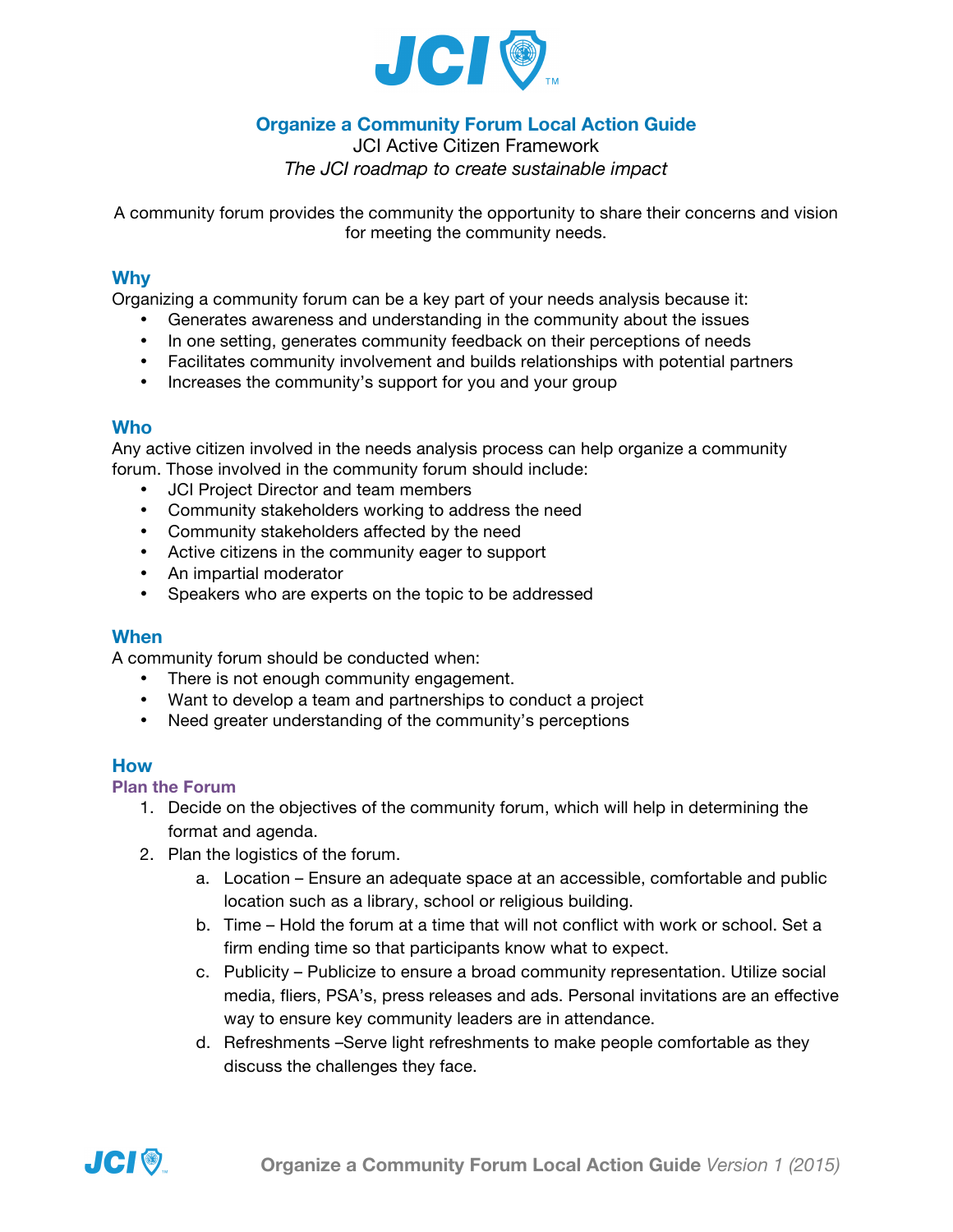- e. Materials In addition to audio and visual equipment needed, large paper, easels and markers can be affective materials for large group discussions.
- 3. Decide on necessary participants to run the meeting.
	- a. Find an unbiased moderator with good listening and group process skills that can facilitate the meeting and keep up the energy in the room.
	- b. Request people to act as recorders to write down the conversations brought up.
	- c. Consider inviting speakers who are experts on the topic, but be cautious as this could inhibit community members from contributing.

## **Conduct the Forum**

- 4. Introduce the forum moderator and JCI project director.
- 5. Define the rules for the meeting:
	- a. Only one person is allowed to talk at a time.
	- b. All contributions and ideas are valued; allow everyone to participate.
	- c. No personal attacks on people.
- 6. Divide into small groups of 30-40 participants to allow for greater participation.
	- a. Ensure a moderator and recorder are in each group.
- 7. Opening questions for each participant to introduce themselves within their groups.
	- a. Say your name and what brought you here today.
	- b. In your opinion, what is the priority challenge related to the community's need?
- 8. Pose introductory questions to present the main topic and foster group dialogue.
- 9. Pose key open-ended questions that are focused on the community need.
	- a. What are the community challenges and consequences?
	- b. Who is affected and how so?
	- c. What resources are needed to address the challenge?
	- d. What people or groups could contribute?
- 10. Conclude with a summary of what was discussed and next steps for action.
- 11. Provide information about your JCI Local Organization and how you are planning tp address the community need.
- 12. Provide a sign-up sheet for people who want to get involved in the project.

# **What Comes Next**

Utilize the ideas generated and concerns raised to shape your work as you formulate sustainable solutions.

# **JCI Resources to Support**

Local Action Guides: Formulating Sustainable Solutions Templates: Needs Analysis Plan Template Worksheets: Analyzing Community Needs Worksheet

# **External Resources to Support**

Links:

- Community Toolbox Conducting Public Forums and Listening Sessions
- Community Toolbox Making Community Presentations *(http://ctb.ku.edu)*

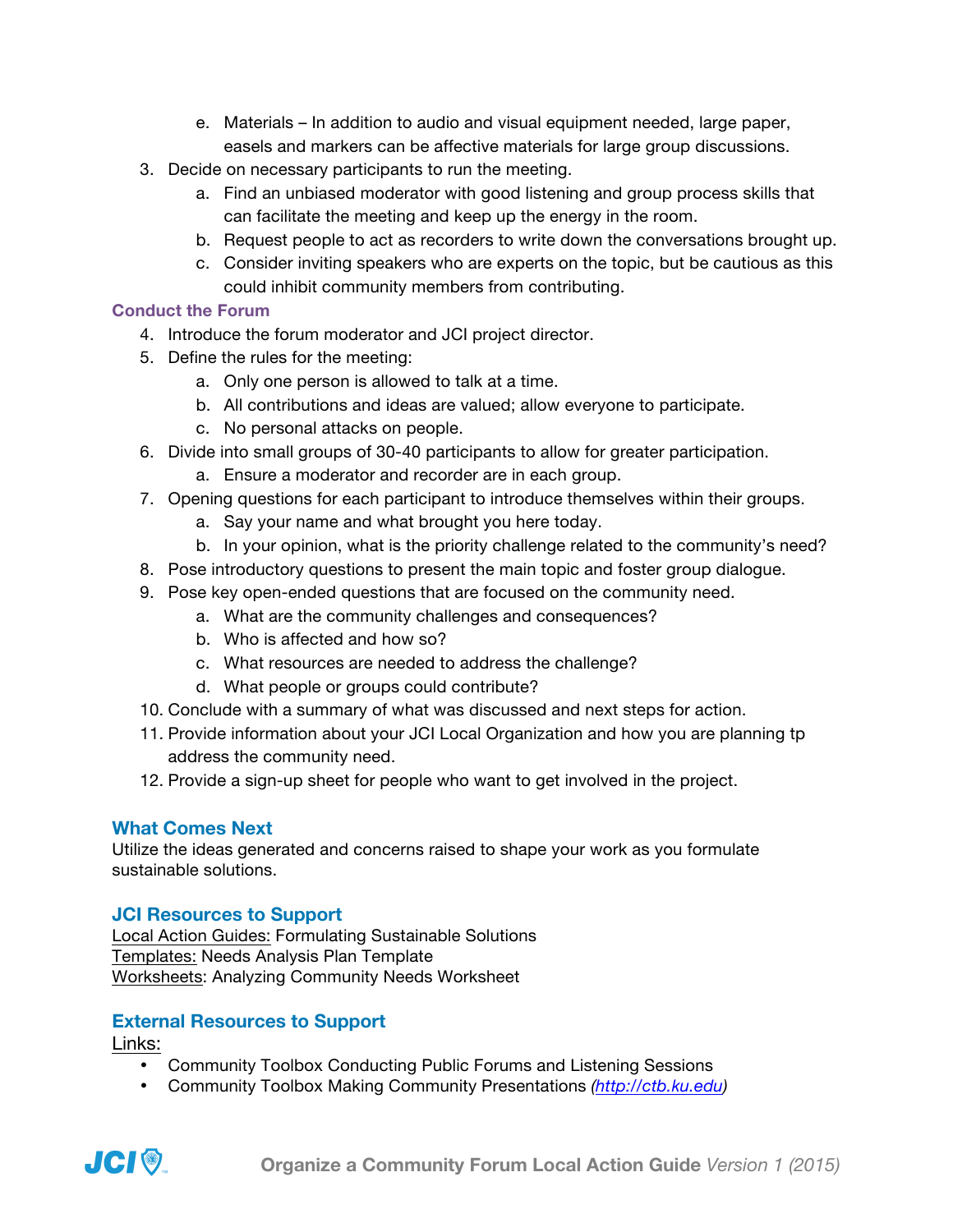

## **Community Stakeholder Interview Guide**

JCI Active Citizen Framework *The JCI roadmap to create sustainable impact*

*Interviews with community leaders and important stakeholders are a critical element of community action. They can serve a variety of objectives including raising awareness of the community needs analysis, identifying major community challenges and seeking viewpoints of critical groups and individuals who could become project partners.*

*Often times interviews lead to topics of discussion you can't plan for, however it is always good to prepare an interview guide to ensure your questions stay on track and you achieve your interview objective. Use this guide to prepare for your community stakeholder interviews.*

| Objective of Interview: |
|-------------------------|

**Interview Question Guide:** *Fill-in with your intended interview questions so you can remember what you hope to learn from your key-informant interview.* 

| $5.$ $\overline{\phantom{a}}$                                                  |
|--------------------------------------------------------------------------------|
|                                                                                |
| $7. \_$                                                                        |
|                                                                                |
|                                                                                |
|                                                                                |
| <b>JCI .</b> Interview Community Stakeholders Interview Guide Version 1 (2015) |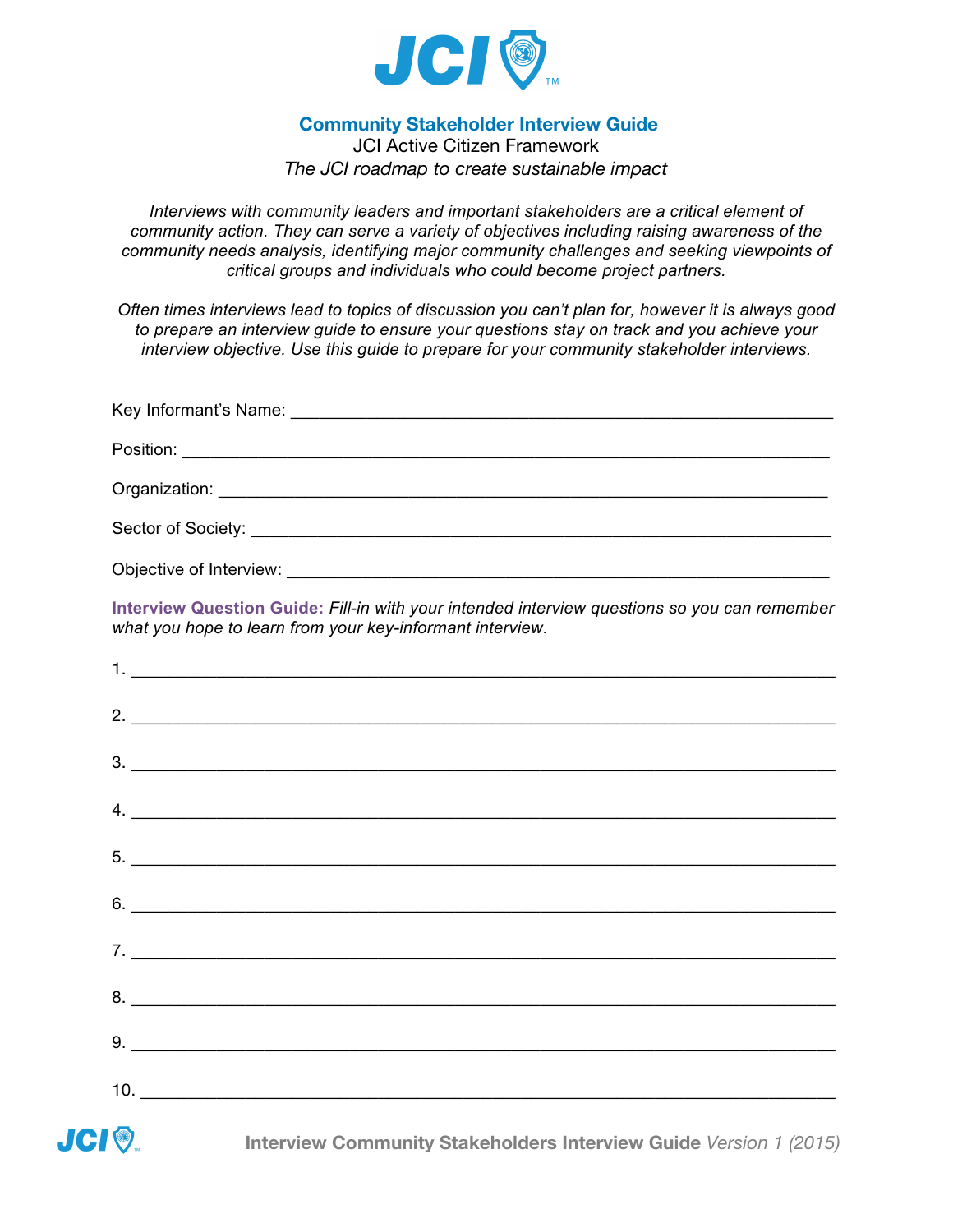

## **Create Your Community Survey Template**

JCI Active Citizen Framework *The JCI roadmap to create sustainable impact.* 

*A community survey or questionnaire can gather information about people's attitudes and opinions directly from citizens and actually give community stakeholders the opportunity to rank issues and problems.* 

*There are many different ways to plan, create and administer a survey which all depends on your organization and community's resources. Before you begin the actual development of the survey there are many questions you can answer that will help you in creating and administering your survey.*

Target Participants: **Example 2018** 

Survey Objective:  $\blacksquare$ 

How will it be administered? (Online, In-Person, Mail, etc):

Survey Question Types:

- **Multiple Choice:** Allow you to find out more information than close-ended questions and results can be compiled more easily than open ended.
- **Close-Ended:** Prompt yes or no answers or true or false responses.
- **Rating Scales:** Respondents asked to rate items on a response scale of possible choices.
- **Open-Ended:** Often "how" or "why" questions that are designed to prompt more than one or two word responses.
- **Demographic:** Questions to help you better understand the background of the sample population surveyed.

Discuss with your local organization how these question types are useful in gathering information. What type of information does the question ask for? What about this question type could prevent someone from wanting to answer the question?

Once you know the target participants for your survey and how you will administer it, search online to see if there are existing templates and/or platforms you could use to save your needs analysis team the time and energy it takes to create, test, distribute and collect the survey.

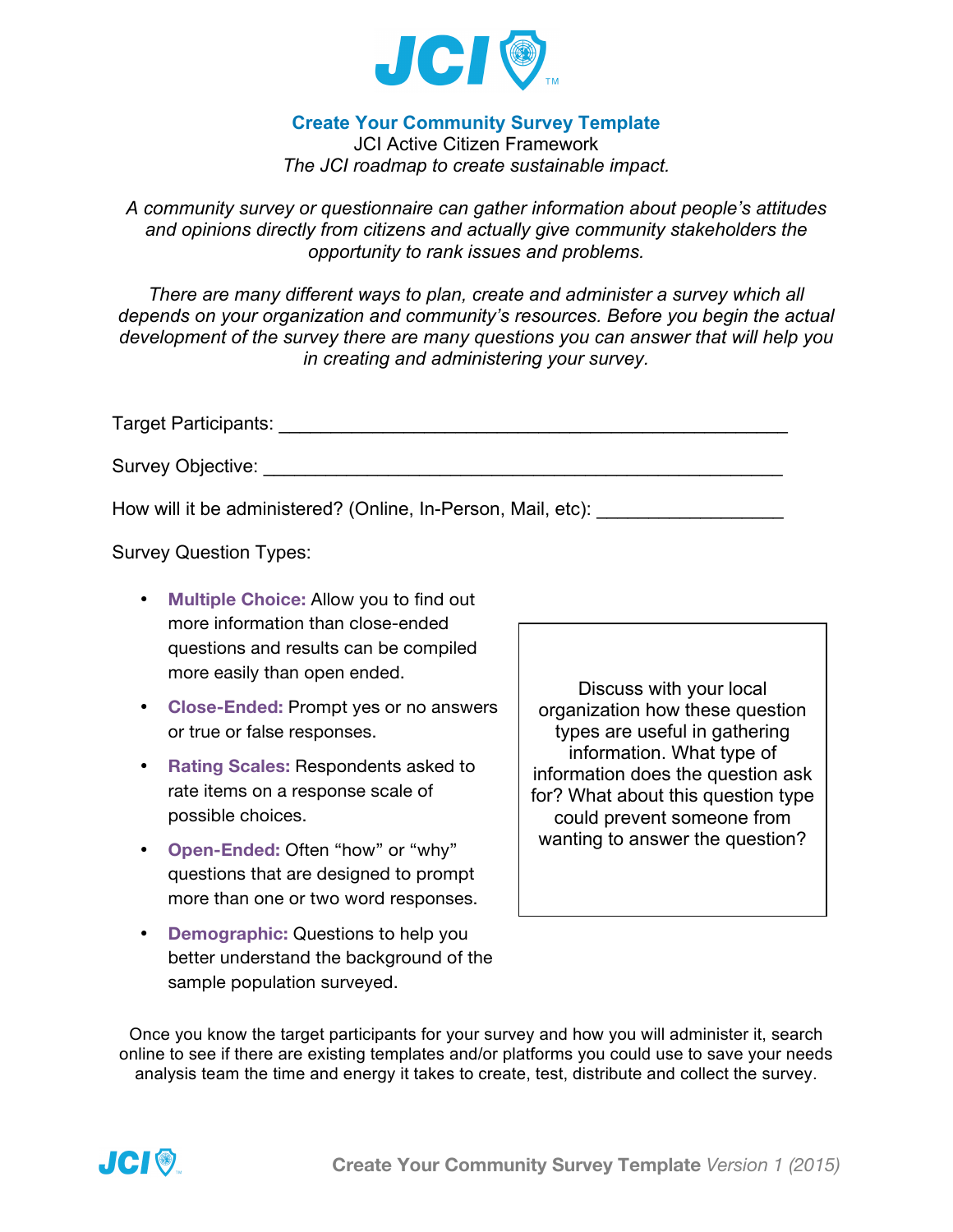## **Create Your Community Survey Template**

*Rating questions are a great way to determine what the community not only finds important but how satisfied they are with those services or opportunities*

| Service                                  | Importance<br>Rating | Satisfaction<br>Rating | For each item rate the following<br>How important the service is to you<br>$\bullet$                                                                                                                                                                                                                                                                                                   |
|------------------------------------------|----------------------|------------------------|----------------------------------------------------------------------------------------------------------------------------------------------------------------------------------------------------------------------------------------------------------------------------------------------------------------------------------------------------------------------------------------|
| Example:<br><b>Public Transportation</b> |                      |                        | $\circ$ 1 = Completely Unimportant<br>$\circ$ 2 = Somewhat Unimportant<br>$\circ$ 3 = Don't Know/Care<br>$\circ$ 4 = Important<br>$\circ$ 5 = Very Important<br>How satisfied you are with the<br>$\bullet$<br>service<br>$\circ$ 1 = Completely Unsatisfied<br>$\circ$ 2 = Somewhat unsatisfied<br>$\circ$ 3 = Don't know/care<br>$\circ$ 4 = Satisfied<br>$\circ$ 5 = Very Satisfied |

*Demographic questions can help paint a more accurate picture of the community and people you are surveying. Specifically demographic questions can tell you about the composition of your community's population and such characteristics as education, to household structure and more.*

| Year of Birth:                | Number of children in household:         |
|-------------------------------|------------------------------------------|
| Marital Status:               | Race/Ethnicity:                          |
| Gender:                       | Household Income:                        |
| Years lived in the community: | Postal Code:                             |
| Education level:              | Employed, Un-employed, or Self-Employed? |

*Open response questions are a good way to give survey participants an opportunity to provide any other information they feel is important about the community.*

|  |  |  |  | 1. What is the best thing about your community? |
|--|--|--|--|-------------------------------------------------|
|--|--|--|--|-------------------------------------------------|

*True or false questions can be a great way to not only simplify your survey questions but also their responses and therefore the work to analyze them.* 

| 1. True or false, you would leave your community if you could? True False |  |
|---------------------------------------------------------------------------|--|
| 2.                                                                        |  |
| 3.                                                                        |  |

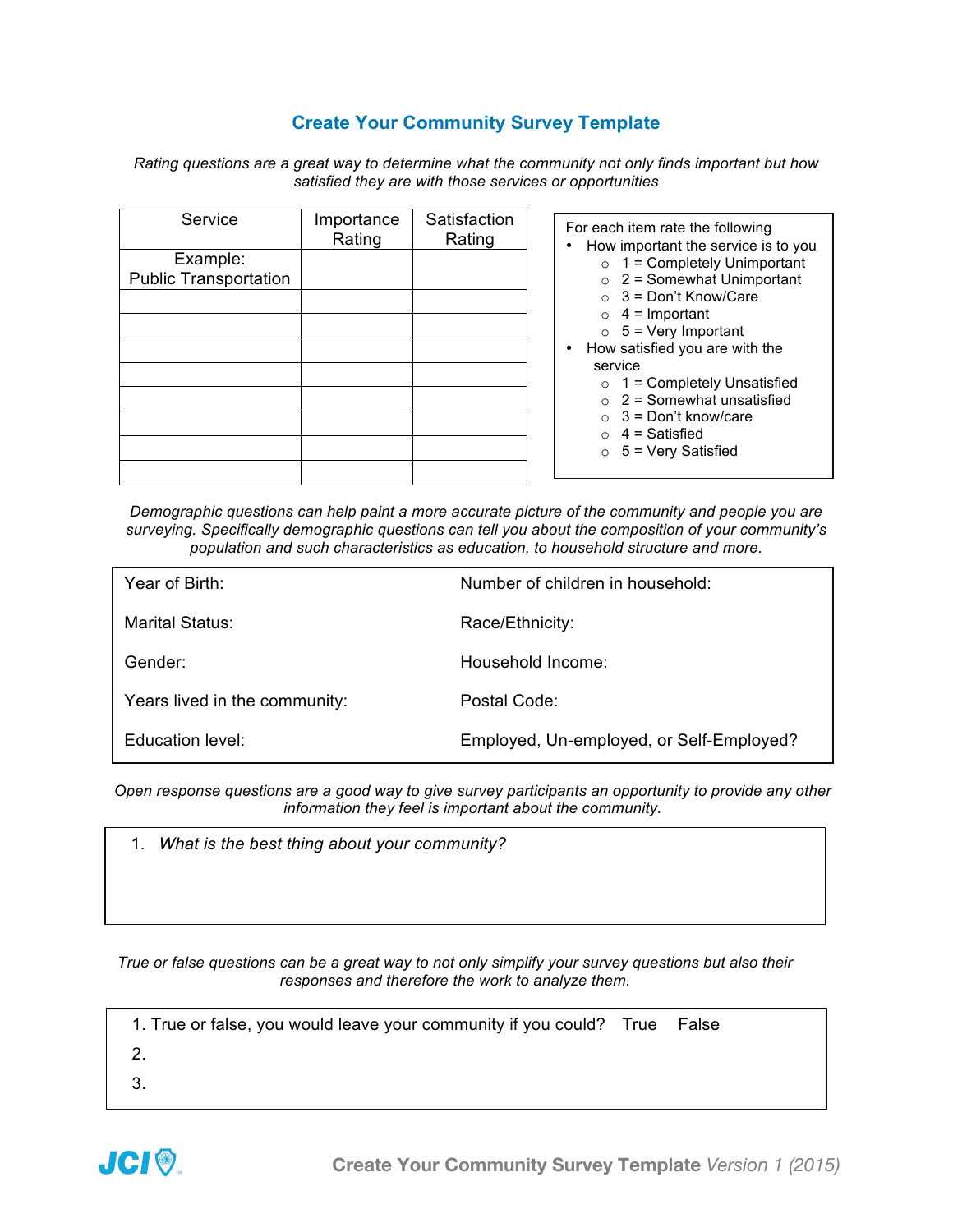

**Analyzing Community Needs Worksheet**

"Getting to the Root of Your Community's Problem Tree" JCI Active Citizen Framework *The JCI roadmap to create sustainable impact*

*A problem tree provides an overview of all the known causes and effects to an identified problem. Analyze the results to your community needs analysis to identify causes and effects of your community need. Draw connections between primary, secondary and root causes. As you fill out the worksheet continue asking yourself "but why?" (Why does that problem and its causes exist) until you reach the root of the problem tree.* 



**Analyzing Community Needs Worksheet** *Version 1 (2015)*